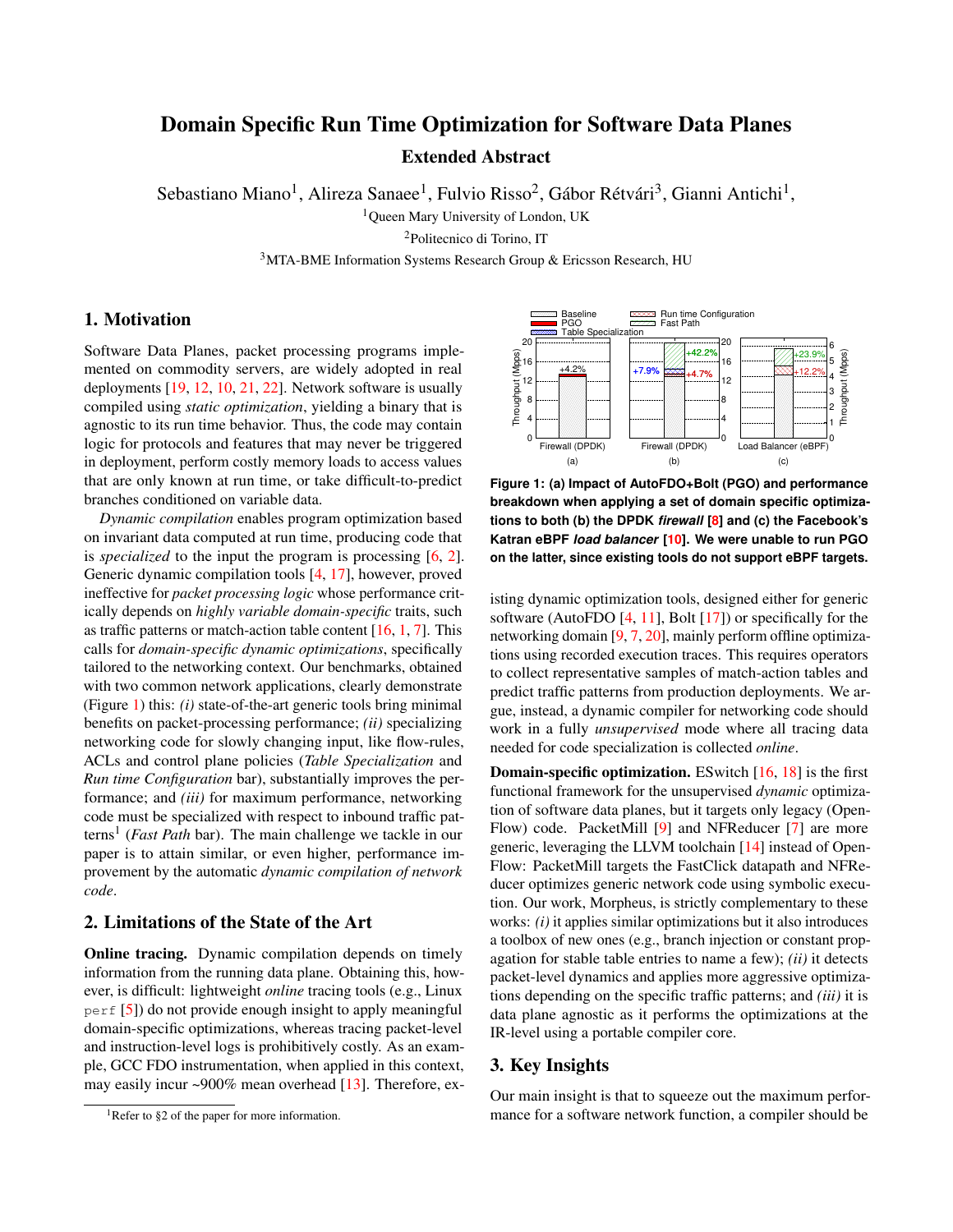<span id="page-1-0"></span>

**Figure 2: The Morpheus compiler pipeline.**

extended with *domain-specific* insights that are meaningful only in the packet processing context. In particular, the system should be able to specialize the networking code for slowly changing input, like flow-rules, ACLs and control plane policies, alongside fast changes in input traffic patterns, which may open up the space for more aggressive optimizations.

To the best of our knowledge, Morpheus is the first dynamic data plane compiler able to optimize a software network function *on-the-fly*, without any traffic disruption, based on the network configuration and packet-level dynamics. In addition, Morpheus works without any *a priori* knowledge of the running program, which allows to decouple the system from the specific framework used by the underlying data plane.

#### 4. Main Artifacts

We design, implement and evaluate a system, called Morpheus, capable of optimizing network code at run time using *domainspecific dynamic optimization techniques*. The different steps that involve the Morpheus compilation pipeline are shown in Figure [2.](#page-1-0) The pipeline is triggered periodically at given time slots to re-optimize the code for possibly changed traffic patterns and control plane updates.

The compiler first analyzes the code to understand the program control/data flow (§4.1 of the paper). Specifically, it performs a *signature-based call site analysis* to track operations on tables at the Intermediate Representation (IR) level, and then a combination of *memory dependency analysis* and *alias analysis* to distinguish stateful from stateless operations. The output of this stage is an IR code marked with debug information that is stored into the compiler's internal data structures. This is fed into the second stage that, starting from the received debug data, *instruments* the code to collect run time data that will drive the subsequent optimization passes (see §4.2 of the paper). To reduce the run time cost of profiling, Morpheus uses several dimensions of adaptation to record only the minimum set of information required for a complete understanding of the program behavior. Finally, Morpheus applies a number of optimizations to the code such as *(i)* improving constant propagation & constant folding; *(ii)* specializing data structures depending on their actual content; and *(iii)* creating a fast path for the most accessed entries in the code (see §4.3 of the paper). To guarantee the consistency of the data plane under any modification of the invariants the specialized code relies on, Morpheus injects *guards* at critical points to allow the execution to fall back to the unoptimized path whenever an invariant changes. At the last step, Morpheus replaces the running data plane with the new, optimized code on the fly (see §4.4 of the paper).

Implementation. Morpheus is implemented in about 6000 lines of C++ code and relies on the LLVM compiler toolchain for code manipulation and run time code generation, which makes it portable across different data plane frameworks and programming languages. Specifically, Morpheus is composed of *(i)* a portable *core*, containing the compiler passes, and *(ii)* a technology-specific *plugins* to interact with the underlying data plane framework (i.e., eBPF and DPDK). The plugins are abstracted via a *backend API*, which exports a set of functions for the code to identify match-action table access sites based on data plane specific call signatures, or compute cost functions for data structure specialization.

Evaluation. We applied Morpheus to a number of eBPF/XDPbased packet processing programs from the open-source eBPF network function virtualization framework Polycube [\[15\]](#page-2-20) (i.e., *L2 Switch*, *Router*, *NAT*, *iptables*) and Facebook's Katran loadbalancer [\[10\]](#page-2-2). We also tested Morpheus against the DPDK FastClick Router [\[3\]](#page-2-21). We evaluate our solution using both synthetic and real-world traffic traces, and compared it with against two optimization tools: eSwitch [\[16\]](#page-2-9)) and Packet-Mill [\[9\]](#page-2-16). Moreover, we discuss the impact of the *adaptive instrumentation* mechanism, the time required to re-compile and inject the new data plane program, as well as the benefits of Morpheus under dynamic traffic pattern changes or with multi-cores programs.

### 5. Key Results and Contributions

Morpheus can increase up to 2x the packet-processing throughput of the targeted code, while halving its latency at the 99th percentile. At the micro-architectural scale, we show also that Morpheus can reduce the last-level CPU cache misses by up to 96% while effectively halving the instructions and branches executed per packet. When compared to state-ofthe-art optimizers, our solution consistently delivers 5 to 10x improvement over eSwitch when input traffic patterns experience high locality and Morpheus can apply its most aggressive optimizations, while it essentially falls back to eSwitch for uniform traffic. When tested with DPDK, Morpheus produces a whopping 469% improvement over PacketMill in its best case scenario, while losing by about 9% in its worst.

Contributions. To summarize, in this paper we:

- demonstrate that tracking packet-level dynamics opens up new opportunities for network code specialization;
- design and implement Morpheus, a system working with standard compilers to optimize network code at run time;
- extensively evaluated Morpheus by applying it to two different I/O technologies (i.e., DPDK and eBPF), and a number of programs including production-grade software;
- plan to share the code in open source together with the scripts and traces used for out evaluation to foster reproducibility.